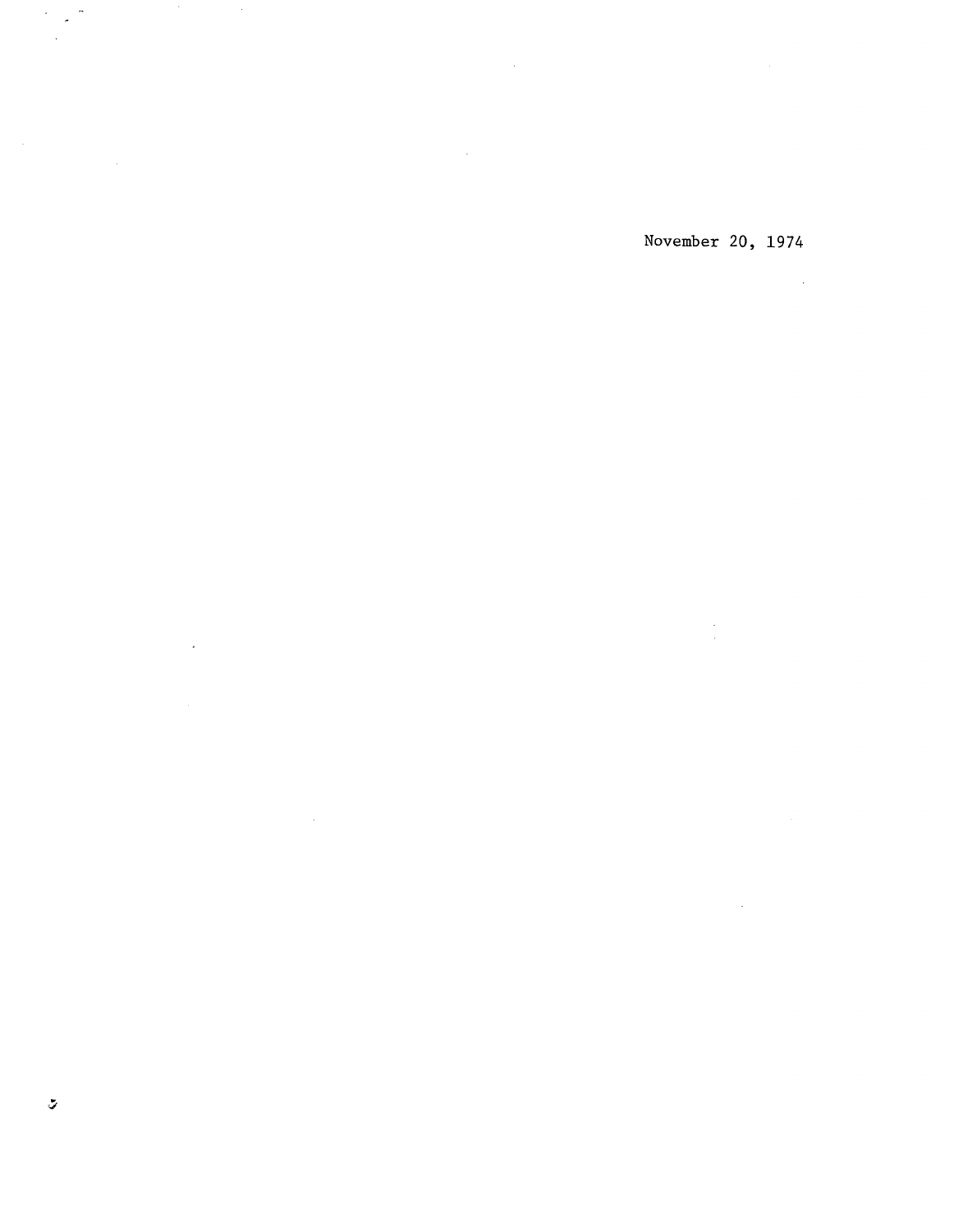**THE UNIVERSITY OF MANITOBA** 

# **Inter-Departmental Correspondence**

**DATE** \_November 12,1974

rdo

|<br>|-<br>|-

TO Members of the Executive Committee of the Faculty Council of Science

FROM G. Richardson, Secretary

**SUBJECT:** 

The 26th meeting of the Executive Committee of Faculty Council has been called for Wednesday, November 20, 1974 at 2:40 p.m. in the Faculty Conference Room, 250 Allen Building.

# A G E N D A.

- 1. Adoption of Minutes of the 24th meeting, May 29,1974, and the 25th meeting, October 7,1974
- 2. Matters Arising Therefrom
- 3. Matters for discussion arising out of previous Executive Committee meetings:

(i) Proposed four-year general degree programs

- (ii) Departmental Councils
- $(iii)$ Challenge examinations
- (iv) Start date of Fall classes.

4. Other Business

#### gr/sc

Encls: Letter from Science Student Association 4/11/74 Letter from Dean to Dr. Moore 1/11/74 pages 21 & 22 of Senate Minutes (4-year general degree program) pages 77-84 of Senate Minutes (Interim Report of the Standing Committee on the Release of Information)

Copy of Faculty Council motion re Department Councils, May 6/74.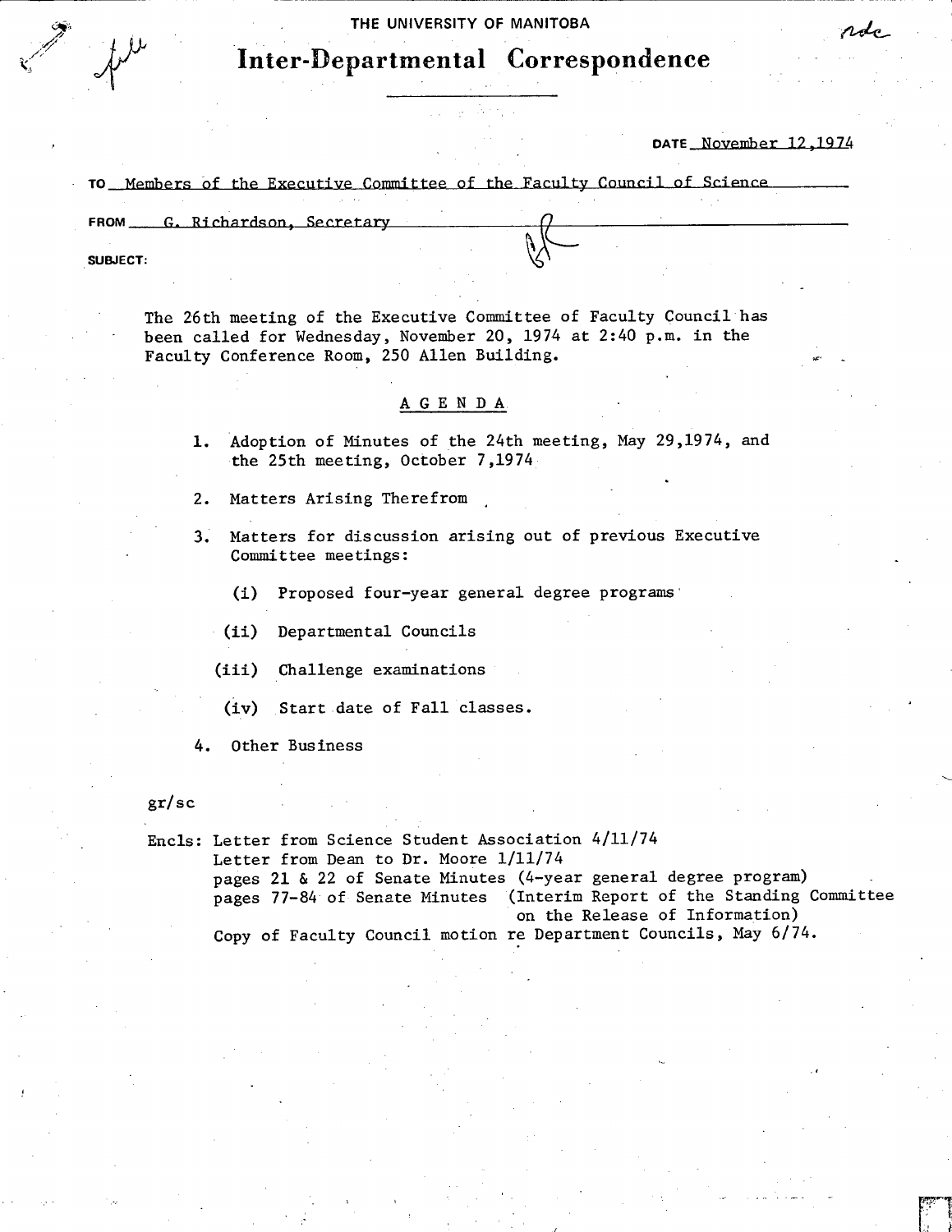Minutes of the twenty-sixth meeting of the Executive Committee of Faculty Council held on Wednesday, November 20, 1974 at 2:40 p.m. in the Faculty Council Room.

Members Present: R.D. Connor, I. Cooke, N.E.R. Campbell, D. Burton, B. Henry, J. Svenne, C. Anderson, J. Westmore, D. Jonasson, K. Stewart and G. Richardson.

#### Regrets: D. Punter

# 1. Adoption of the minutes of:

 $(1)$ May 29, 1974

> It was moved Cooke (Losey) that the minutes be approved. Carried.

 $(ii)$ October 7, 1974

> Dr. Henry requested that the first sentence of the last paragraph on the 1st page be re-written as follows: "Dr. Henry stated that it was his feelings that any course aimed primarily at applications of mathematics to non-mathematics students should be an applied mathematics course".

Dr. Losey suggested that the last two sentences of the 2nd last paragraph on page 1 should now be put at the end of the page and that the "He" starting that sentence should be changed to "Dr. Losey"

On page 3, 2nd last paragraph, 2nd sentence the word "mathematics" should be "material". It was also noted that the meeting was not the 21st but the 25th.

With these changes the minutes were approved Svenne (Henry).

## 2. Matters Arising Therefrom

The Chairman requested that two relatively short matters be attended to before the committee proceeded into the agenda. The committee agreed.

(i) The Chairman read a letter that he had received from the committee responsible for naming buildings on campus. This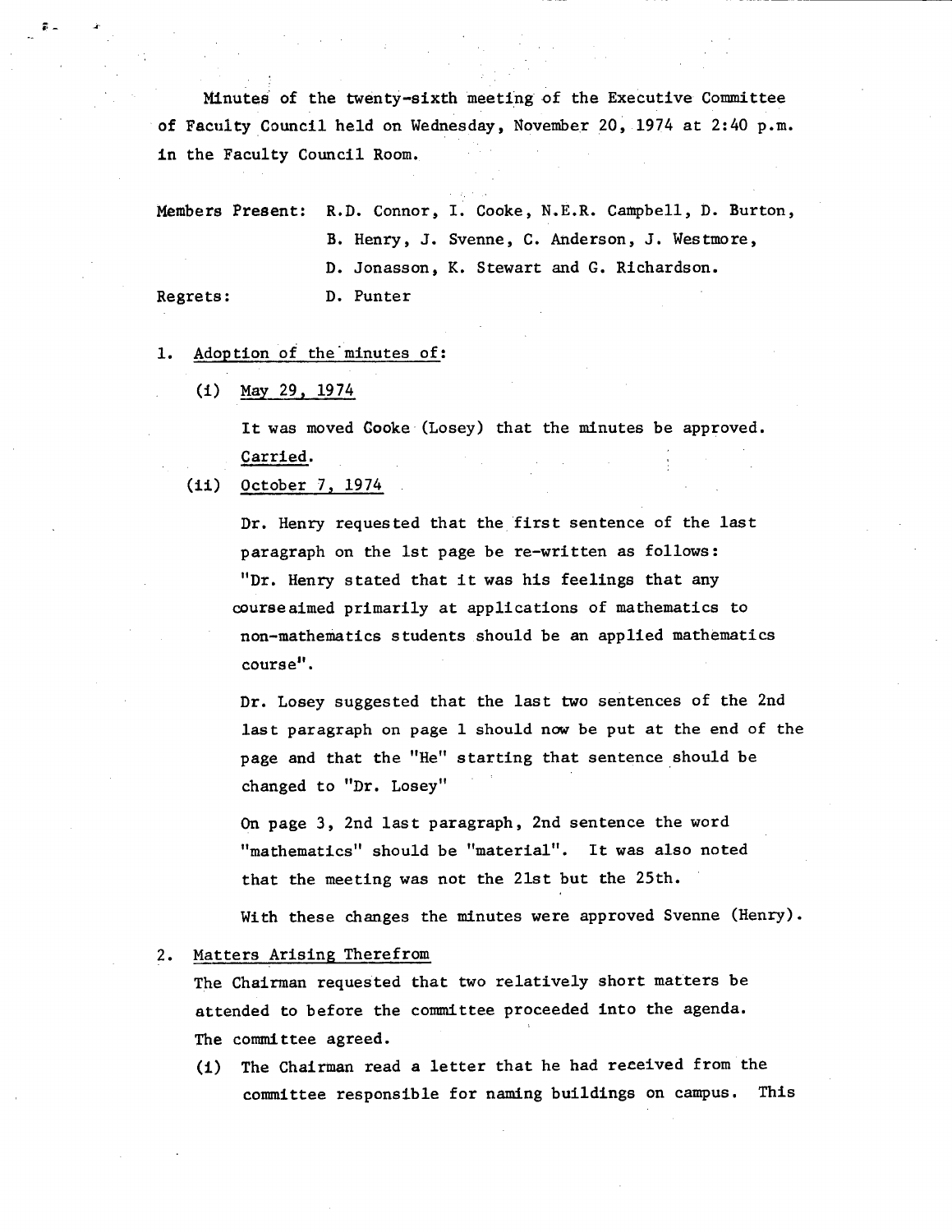committee had proposed the name of "Machray Hall", after the University's first Chancellor, for the N.E.M.P. building and the Chairman wished to know the members' views of this proposal.

Several members indicated that they would have preferred a name more closely associated with the faculty. They also wanted to know what became of the names that they had proposed. The Chairman stated that he didn't know for certain but it was likely they had been considered too but had not been accepted. A motion was made by Dr. Anderson (Jonasson) that the name be accepted but this was defeated, 3 votes to 2, with 4 abstentions. It was agreed that the matter go to Faculty Council without a recommendation from the Executive.

(ii) The Chairman read a letter from Dr. Gratzer of the Department of Mathematics in which he put forth the suggestion of holding a mail vote on matters designated as "important". The purpose behind this suggestion was that it would give all faculty members a chance to take a stand on such issues; not just those present at the meeting.

It was pointed out that matters of substance before Faculty Council were now required to come up before two council meetings and at anytime Faculty Council could agree to a mail vote on matters it felt important.

It was moved Losey (Henry) that: "the Executive Committee not support this proposal".

#### Carried

The Chairman was instructed to indicate in his reply to Dr. Gratzer that he could if he so wished bring this matter before Faculty Council at the next meeting under "New Business".

#### 3. (i) Four year general degree programs

The Chairman explained that the U.G.C. had proposed that the University of Manitoba, the University of Winnipeg and Brandon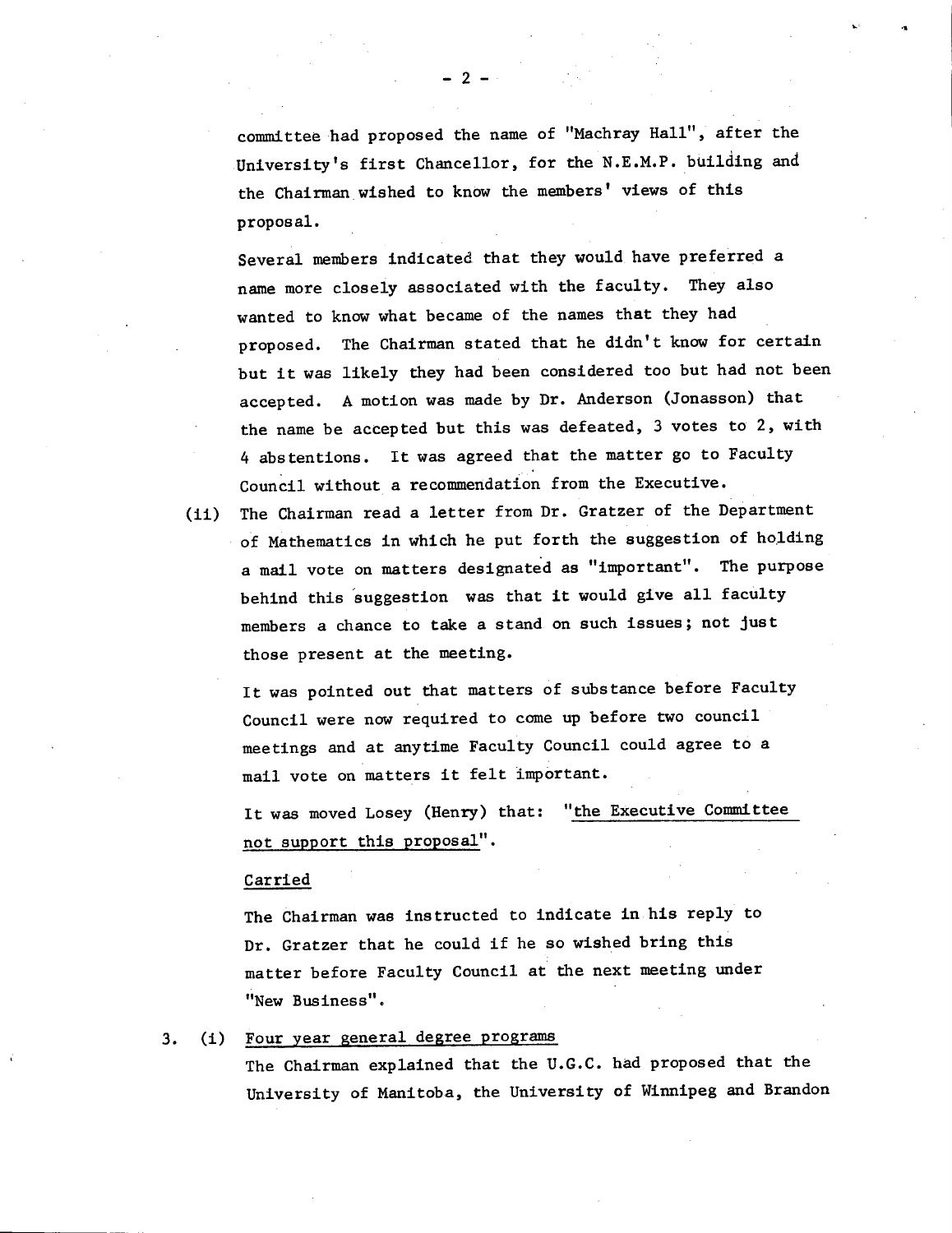University get together and discuss the merits and shortcomings of a 4 year general degree program. Although the question asked by the U.G.C. came in the wake. of proposals from the University of Winnipeg and Brandon University to implement such programs, the U.G.C. was specific in its request that the committee not discuss these particular proposals. They were more concerned with the impact of such a program on the entire university community within the province. At the U.G.C.'s request, a committee had been formed to look into the matter, the Chairman was the former president of the University of Manitoba, Dr. H.H. Saunderson and there were representatives from each of the Universities.

Dr. Campbell, being one of the representatives from Science, was asked to speak on this matter.

Dean Campbell explained that after several meetings of the committee as a whole, a sub-committee had been formed to prepare a report and this had just been received by him. He had not had time to fully comprehend it and was not prepared to discuss it in specific terms at this time. He did say though, that the report did not appear to answer U.C.C.'s questions fully. He stated that the general feeling of the committee was that the 3 year general degree program served a large number of students and served them well, that a 4 year general degree program would be appropriate for a much smaller number of students and that if the other two universities in the province were successful in their requests, the University of Manitoba would be forced into implementing a similar program. Although both universities had indicated that their 4 year programs would not conflict with our 4 year Honours program, it had been indicated privately that these universities hoped to get the 4.year graduates directly into master's programs. In concluding Dean Campbell said that graduates from a 4 year general degree program would be in a better position for certain types of employment than would a graduate from the 3 year program.

-3-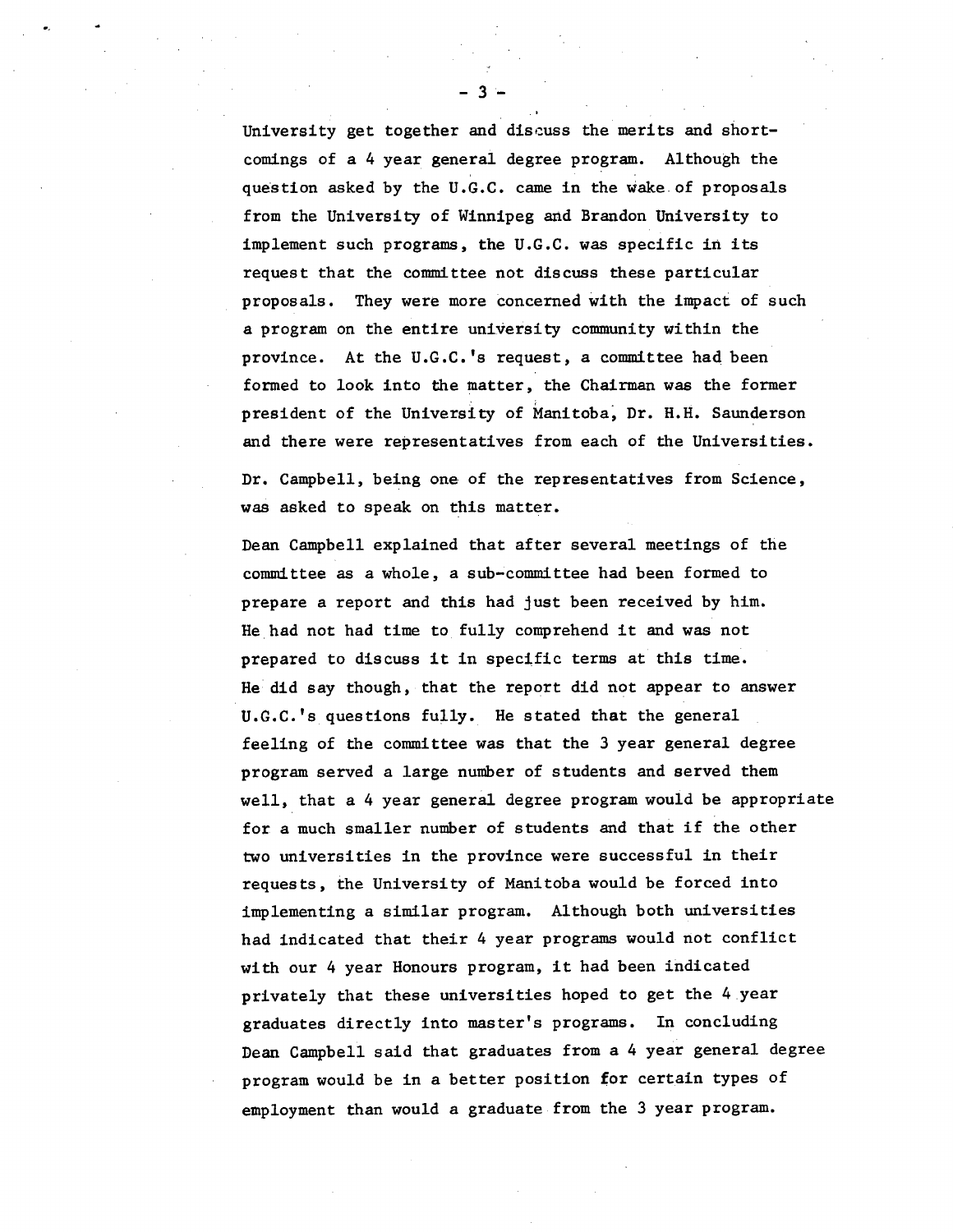Dr. Henry agreed with Dean Campbell on this last point and stated that this was a very real problem with graduates from Chemis try. He did feeL that there was a distinct difference between a graduate from an honours program and the 4 year general degree program. As far as employment was concerned, each was marketable in a different field but he did not think that it was likely both graduates would be able to enter into a post graduate program with the same relative ease.

Dr. Stewart pointed out that at U.B.C. the graduates from the 4 year general degree program had to make up courses in order to get into a master's program.

The Chairman said that he could foresee several additional problems occurring if the other two universities implemented the four year program and Manitoba did not. For instance he said, there would be an obvious conflict between the 4 year graduates from these schools trying to get directly into our master's programs. As it was the department heads who ultimately decided which student was eligible and which was not, there could be conflict not only between the University of Manitoba and the other universities, but also between the departments and the University. Secondly, there was the matter of finances. Part of the monies allocated to the universities is based on the number of graduate students (divided by 6) and the UGSCH (divided by 540). If the University of Manitoba required these non honours students to take a make up year, i.e. pre-masters, these students contribute to the UGSCH total, whereas, if the other universities thought of their 4 year graduates as admissible to the masters program they would count them as part of the graduate student total and consequently get more money.

It was decided that a faculty committee should be struck to look at these matters, i.e. what is the academic merit of a 4 year general degree program, what are the employment outlets for a 4 year graduate as compared to a 3 year graduate, etc. As

 $-4-$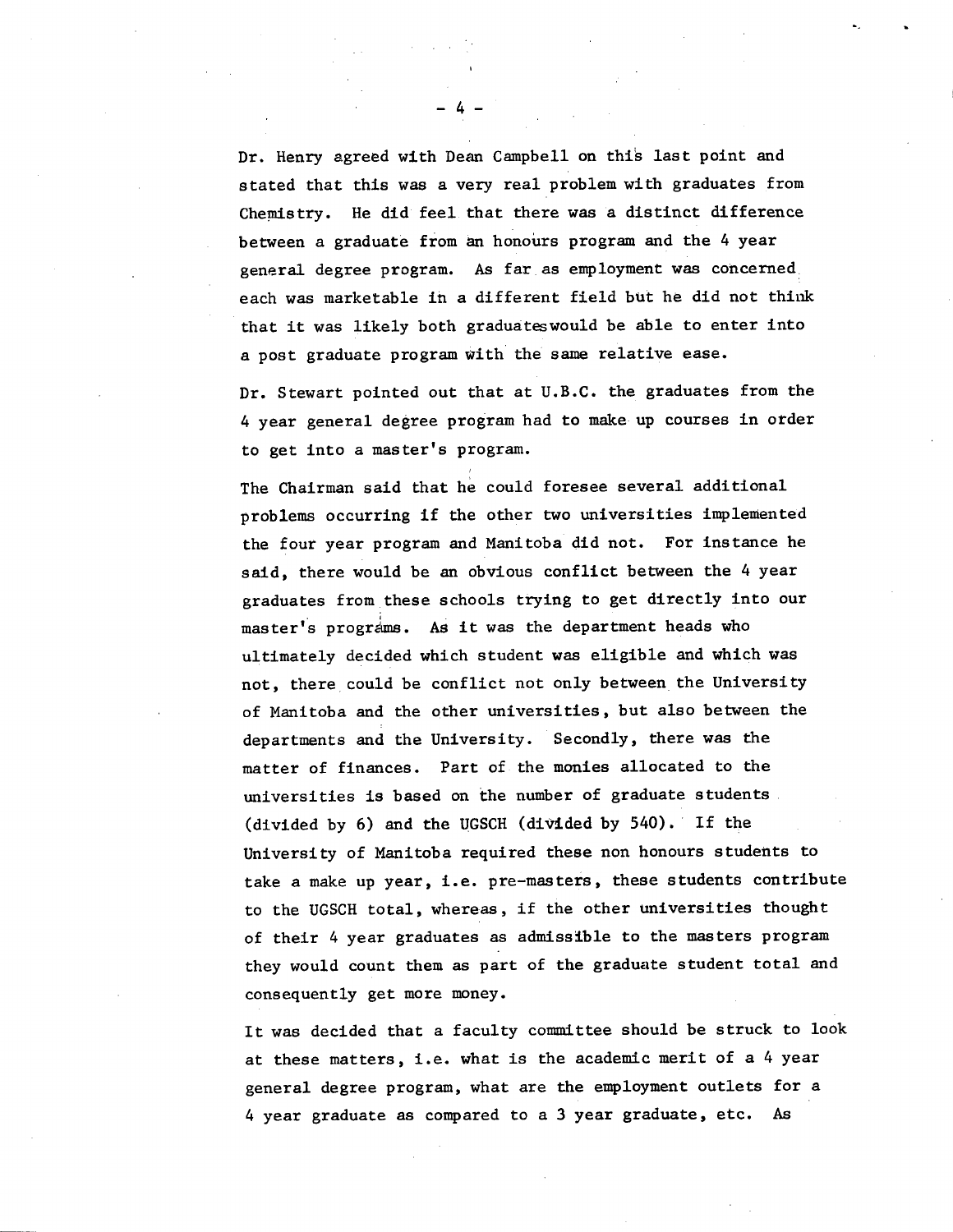appropriate as it would be for this committee to be representative of the science departments, the deadlines that it will have to meet means that it will have to work very quickly; therefore the fewer members the better. In addition, if the members of this committee could be staff who already have knowledge In these matters it would be to its advantage. Consequently, it was moved Losey (Henry) that:

-5-

"A committee be struck by the Dean to examine the question of a 4 year general degree program at the University of Manitoba".

Carried.

It was agreed that this committee would solicit the advice of all science departments, would elect its own chairman, would be made up of 5 executive committee members, that student participation would not be required and that it would report back to the Executive by December 6, 1974. The composition of the committee would be:

Dr. B. Henry, Chairman Dr. Losey Dr. Svenne Dr. Anderson Dr. Stewart

#### 3. (ii) Departmental Councils

The Chairman discussed the letter he had received from the Chairman of the Rules and Procedures Committee, Dr. K. Moore, which had been written in response to the questions he himself had asked Dr. Moore.

In essence, Dr. Moore's reply said that there had to be departmental councils and he suggested that Departmental Council By-laws similar to those accepted for the departments of English and Anatomy would be appropriate for Science.

Several members expressed their feelings that Dr. Moore's letter was not clear in that it did not answer all the questions